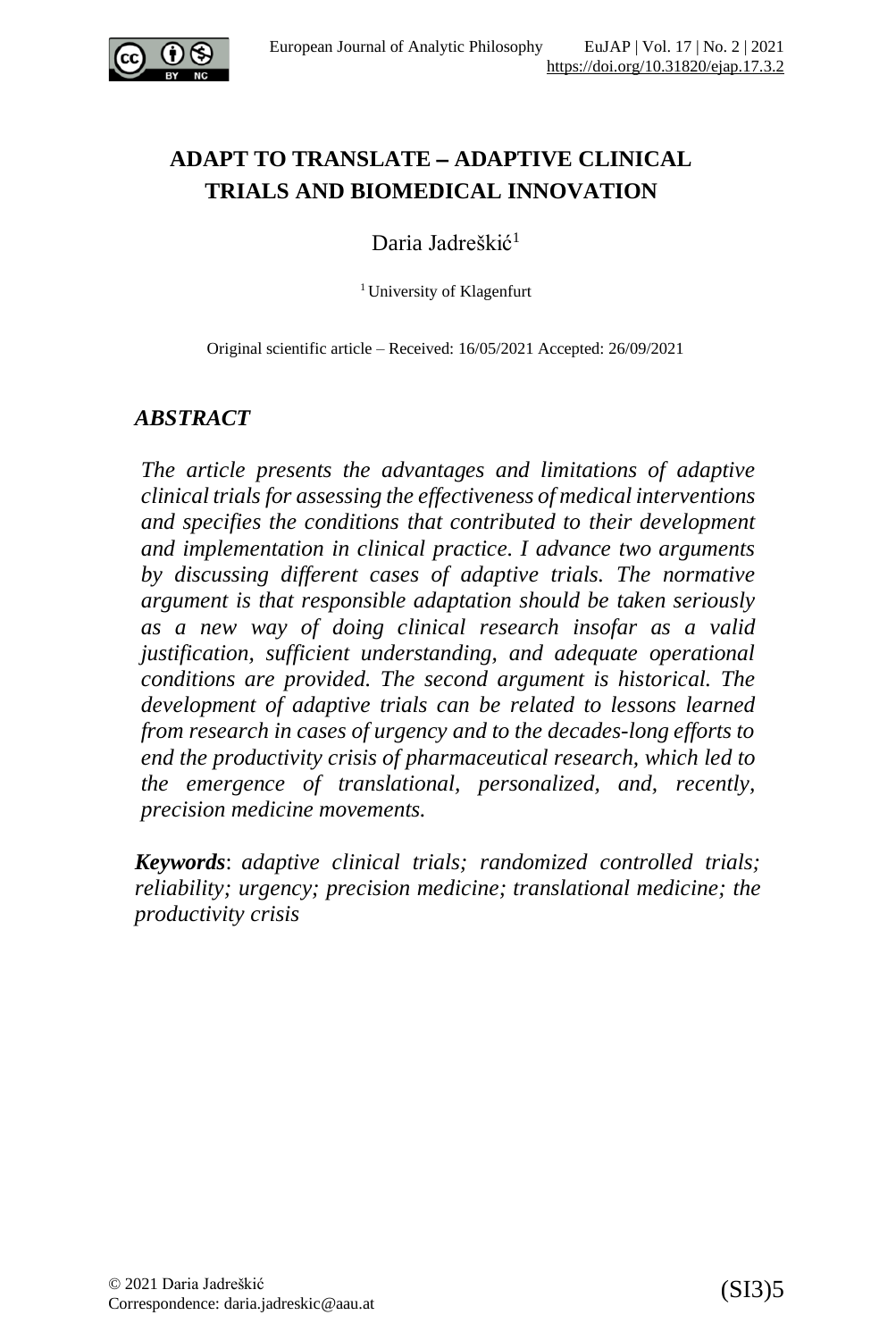### **1. Introduction**

Adaptive clinical trials have been at the forefront of the efforts to mitigate the ongoing coronavirus pandemic due to their shorter duration and flexible design, which allows for accelerated assessment and the timely implementation of new vaccines and therapies (WHO 2020; Stallard et al. 2020; Branch-Elliman, Elwy, and Monach 2020; London and Kimmelman 2020). Adaptive trials are a subset of randomized controlled trials (RCTs), in which one or more features of the design can be changed during the trial's course based on interim results from the data accumulated early on.<sup>1</sup> Although they use control groups and randomization of patients to either the experimental or the control treatment, they differ from the standard RCTs by the absence of a fixed design. A fixed trial is first designed, conducted, and then analyzed upon completion, with no intermediate steps. In cases in which quick action is needed and standard RCT evidence is not available and takes too long to acquire, observational and other types of evidence need to provide temporary guidance. Adaptive design trials enable this by generating results based on observing patient responses and conducting interim analyses, in this way integrating evidence from experimentation with observational evidence and preclinical data.

Recently, London and Kimmelman have argued for the usage of multi-arm and seamless adaptive design trials, stating that "one lesson of the current outbreak is that expeditious research in a crisis situation is feasible" (2020, 477). If responsible expeditious research via adaptive design is feasible, should its methodology be used more widely, also in non-crisis contexts? To what extent are adaptive trials a valid, or even superior alternative to fixed RCTs in clinical research? If yes, on which grounds and under what circumstances? A conjoined ethical and epistemological discussion is in place. The aim of this paper is twofold: to outline some of the advantages and limitations of adaptive trials, and to specify the conditions that contributed to their development and implementation in clinical practice. This will make a case for their usage, but not in all contexts.

The first argument advanced in this paper is normative: responsible adaptation should be taken seriously as a new way of doing clinical research, but only insofar as a valid justification, sufficient understanding, and adequate operational conditions for the introduction of adaptive measures are provided. The most common obstacles to their implementation are local and practical, rather than general and principled. The greatest danger to the integrity of clinical research is shared across

<sup>&</sup>lt;sup>1</sup> There can be non-randomized and uncontrolled trials, including adaptive trials, but they do not satisfy regulatory standards and their limitations are well documented.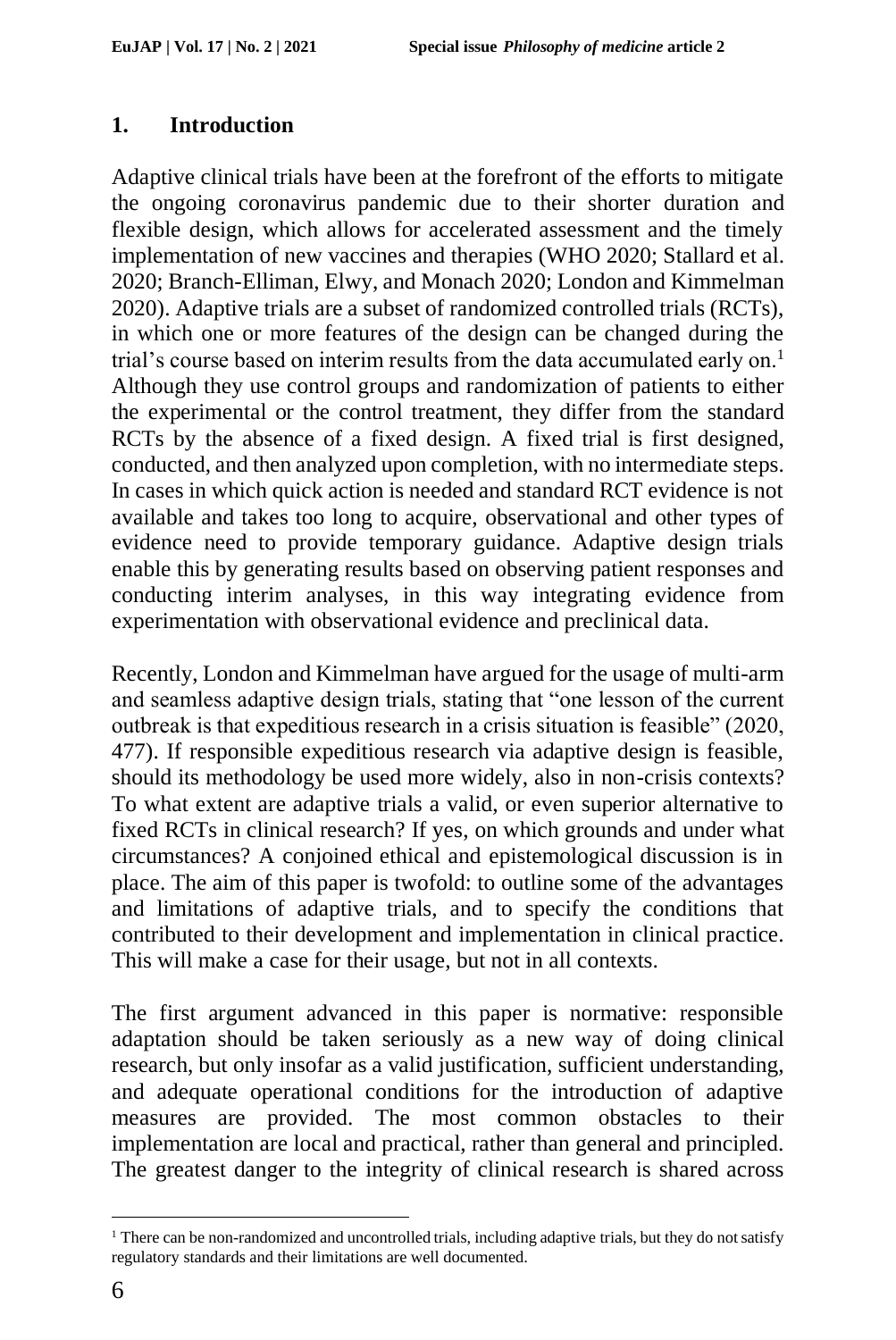different designs: it is, on the one hand, the ineliminable uncertainty of experimenting, and on the other, it is the intrusion of unwanted bias, such as sponsorship bias, or more broadly, preference bias (Wilholt 2009). However, both dangers hold for fixed and adaptive trials alike, and should not downplay positive aspects of adaptation.

The second argument is historical: the presence of adaptive trials as one of the potential drivers of biomedical innovation can be related not only to lessons learned from research in cases of urgency, but also to the decadeslong efforts to end the productivity crisis of pharmaceutical research, which led to the emergence of translational, personalized, and more recently, precision medicine movements. These efforts have motivated new methods, organization, and relations between research stakeholders. Biomedical innovation has been spurred by investments in education and training in translational research, promotion of interdisciplinarity, collection of a variety of data- and bio-banks, developments in bioinformatics, calls for inclusion of patients in healthcare decisionmaking, and a general focus on the (re)organization of basic-clinical research interface via private-public partnerships. This has contributed to a broadening of clinical research teams to include experts in bioinformatics, statistics, and other big data skills which have enabled, among else, innovations in clinical trial design.

The ratio of randomization to different treatment arms in adaptive trials may not be equal or consistent throughout the trial's course, so the term 'adaptive' sometimes primarily characterizes randomization, such as in "outcome-adaptive randomization" (Berry 2011). Other adaptations include changes in sample size, treatment dose, or patient allocation ratio (Pallmann et al. 2018, 2). Adaptation can also mean abandoning treatment arms, stopping the trial early because of evident success or a lack of efficacy, or identifying and recruiting patients who are most likely to benefit from the treatment. Adaptive trials can assess several treatments in a single trial, or seamlessly merge different trial phases into only one trial. Adaptations need to be preplanned and modeled before the onset of the trial to preserve its integrity and generate valid results (Pallmann et al. 2018, 10-11). Without planning, rigorous execution and analysis, there is an increased risk of introducing bias into the trial. Results can be difficult to interpret due to a higher tolerance for false positives, in other words, for cases of observed beneficial effects whose cause is wrongly attributed to the experimental treatment.

A departure from the fixed RCT standard predates the coronavirus pandemic. Adaptive trials have been used both in urgent circumstances such as the 2013-2016 Ebola virus (Henao-Restrepo et al. 2017; Calain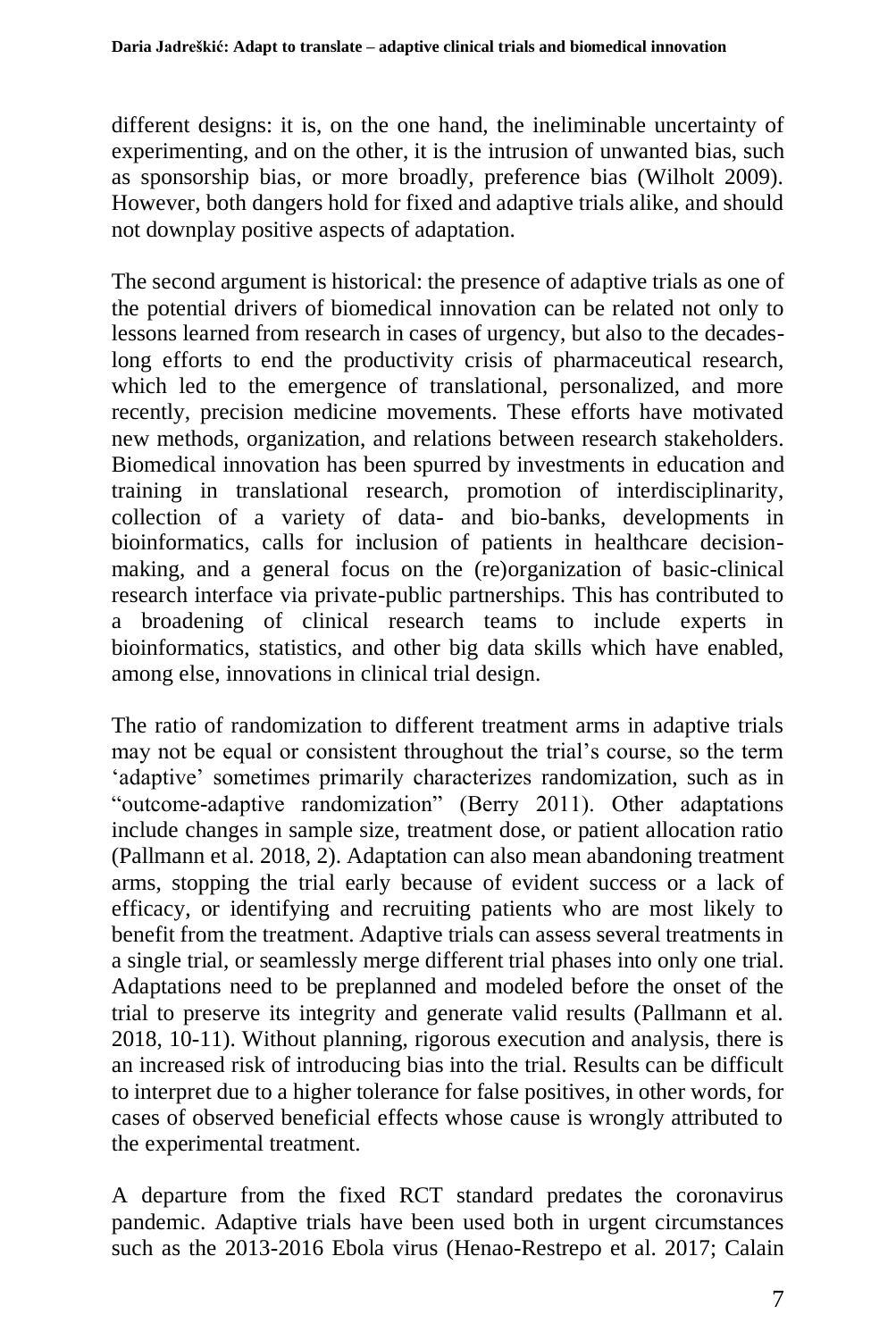2018) and earlier the AIDS epidemic (Epstein 1996), but also for evaluating therapies in the domain of precision medicine. If the mechanism of the experimental intervention is well understood, for example, because of the possibility to match therapies with subgroups of patients based on genomic data, the trial can be designed to recruit only patients who will benefit from the treatment. Adaptive trials are thus being increasingly used for evaluating the efficacy of cancer therapies and other targeted interventions (Riley 2016; Garralda et al. 2019), and both EMA and FDA have included them in their regulatory schemes (EMA 2017; FDA 2019).

I section 2, I discuss two cases of adaptive trials: the azidothymidine (AZT) trial in the 1980s and Ebola ca Suffit! trial in 2015. These two trials present milestones for the usage of adaptation in the context of crisis. Motivations for conducting adaptive trials are identified, as well as the trade-offs permeating the decision to rely on them. Section 3 puts forward the bulk of the normative argument. I draw on London and Kimmelmann's (2020) lessons from the ongoing coronavirus pandemic to show that reliable adaptation is alive and well and that the tension between reliability and speed in clinical research can be dissolved, but only under adequate operational conditions for running large-scale, multi-arm adaptive trials. I use the notion of operational exceptionalism to depict the current situation in which adaptive trials can be successfully implemented only via "carefully orchestrated protocols" (London and Kimmelmann 2020, 477) in big research centers with close ties to industry and policy makers. In section 4, I present a cluster of adaptive measures developed as part of clinical research in precision medicine. New conditions under which adaptations can be preferred to fixed RCTs are identified. In section 5, the historical path to precision medicine is outlined. The focus is on the emergence of different biomedical initiatives in the big data era that have brought new ways of generating and assessing evidence, together with innovations in clinical research which are following up on the advances.

The concluding section sums up the two arguments. Since the material, infrastructural, computational, and organizational conditions for conducting adaptive trials are at hand more than ever before, the case for their wider usage is made stronger. Still, there are practical and logistical drawbacks to the possibility of successfully implementing complex interventions such as adaptive trials across the board. Their recent successful uptake in assessing Covid-19 vaccines and treatments gives us much reason for optimism, but almost as much for caution. Adaptation should not mean that anything goes, but rather that everything is in place to make a balanced judgment based on available evidence and cooperative engagement of various interested parties. Inevitably, these hard choices are made in face of great uncertainty and nested interests.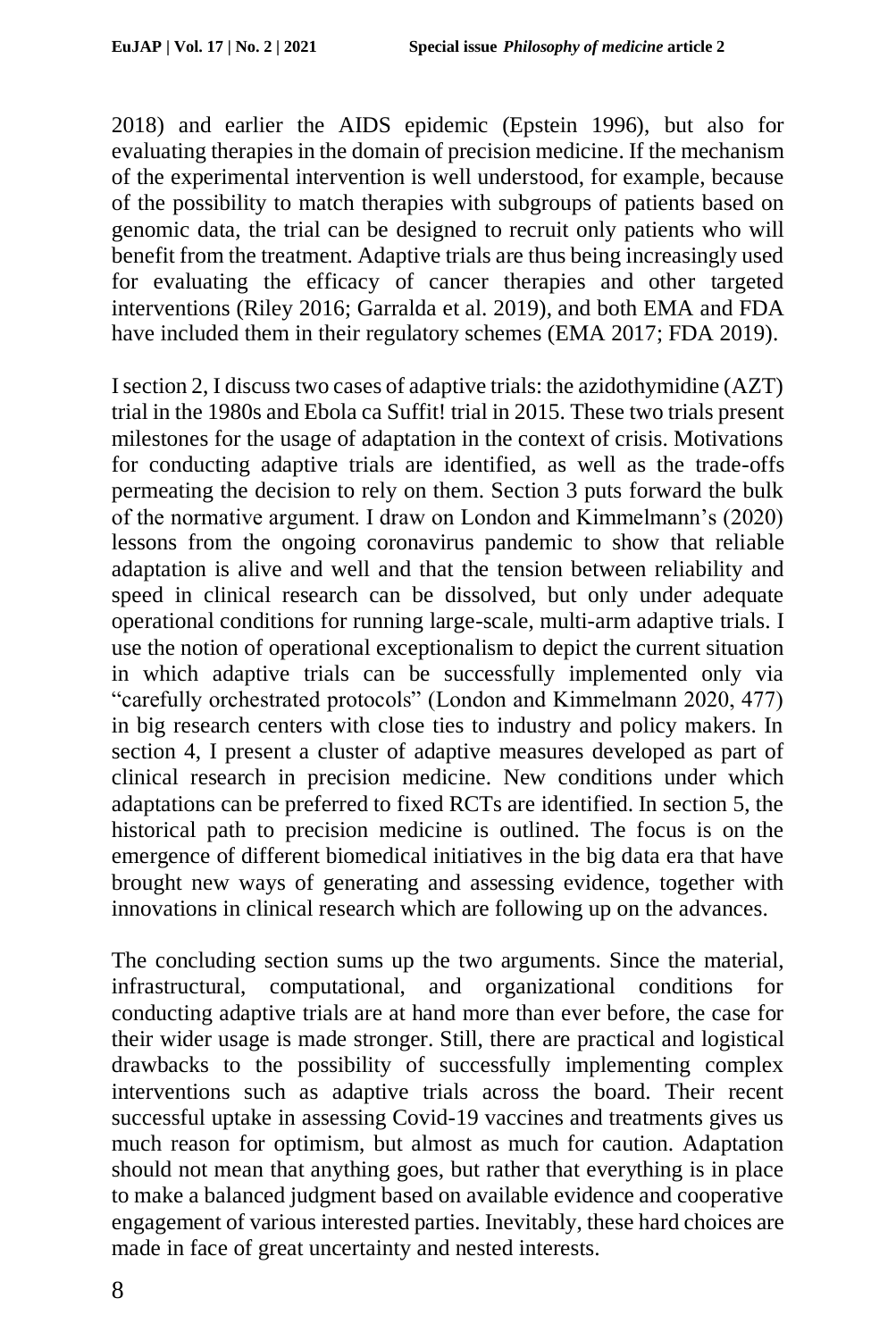## **2. Adaptive Trials in Epidemics**

In this section, I present two cases of adaptive trials conducted in the urgent context of an ongoing epidemic. In these cases adaptation was chosen as a consequence of exceptional circumstances, prompted by ethical reasons to balance potential harms in a particular way.

The first case is the controversial AZT trial during the AIDS epidemic in the late 1980s, known for the groundbreaking role played by patient advocacy and citizen science (Epstein 1996). The first drug for AIDS, azidothymidine (AZT), was approved more quickly than subsequent therapies, in part because of the pressure for quick approvals coming from patients' advocacy groups and the fact that there was no efficient therapy available. Although planned as a fixed, double-blinded, randomized, placebo-controlled trial, control groups were eventually excised from the trial so that more patients could get the medication immediately. This practice is considered adaptive by clinical research standards, as volunteers would normally be randomly assigned to either the treatment or the control arm equally, and the randomization ratio would be fixed until the end of the trial. Because there was no therapy for AIDS and the patients' prospects were poor, many of them felt that they had nothing to lose. Potential harms associated with accelerated access to the experimental therapy were considered acceptable for many patients seeking help. In a record time, AZT was approved in 1987 after it had shown beneficial effects. However, the drug was not as successful as it was first thought. A three year follow up study of its effectiveness conducted on two thousand patients showed that patients in the placebo group were more likely to survive the three years of study than patients on AZT and that the drug had serious side effects and almost no benefits after a certain period of usage (Crewe 2018). It was later shown that AZT has beneficial effects, but only in combination with other medications, which is how it is still being prescribed and used.

The AZT trial is controversial to date. Should the drug have been approved? At the time, patients were pressuring the FDA for quicker approval and the FDA responded by adjusting the standards to meet their requests. This was done without much understanding of either the virus, the intervention, or the alternative trial design. There was no concept of an 'adaptive trial' at this stage––the trial was planned with a fixed design, only eventually accelerated, and adapted on the go. Concerns about patient recruitment and management strategies have been raised, such as the lack of coordination across twelve research centers that participated in the trial (Sonnabend 2011). There was a striking difference in mortality between the treatment and the control group (1 to 19 in the first 120 days) which decided in favor of expanding the treatment arm, but according to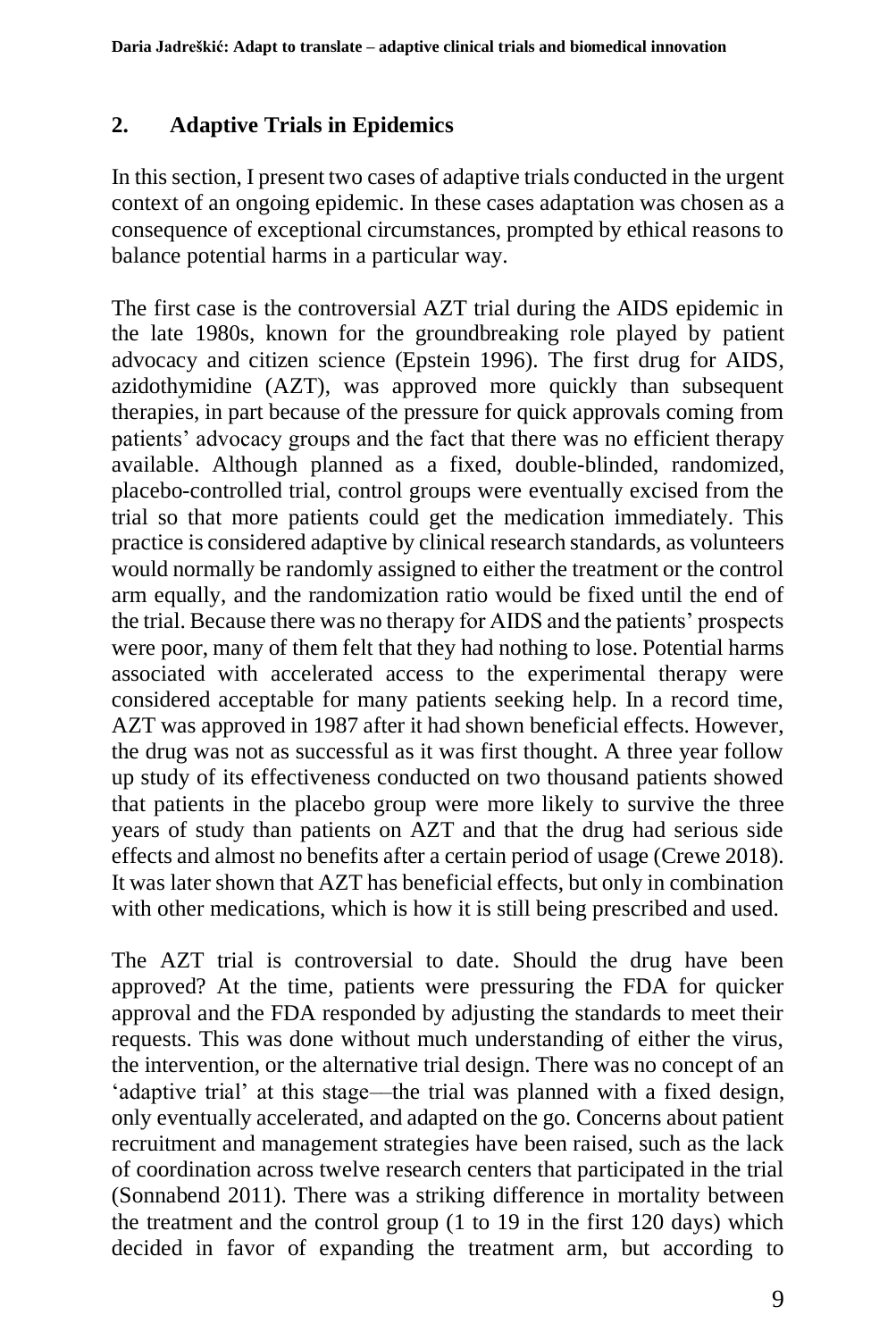Sonnabend, this discrepancy might have been an effect of biased patient selection and management. He also reports that the dose of initially administered AZT has been criticized for being too high. This might have led to beneficial short-term effects, but damaging long-term effects. Additionally, suspicions were raised about the practical limitations to blinding in such a study: The drug causes changes in routine blood counts that investigators need to see. Therefore we must conclude that investigators could know who was receiving AZT or placebo (Sonnabend 2011).

Doubts about the first AZT trial are primarily related to preference bias. Preference bias

occurs when a research result unduly reflects the researchers' preference for it over other possible results. (…) It works (…) by increasing the likelihood of the preferred outcome rather than by bluntly fabricating it. (Wilholt 2009, 92)

It is not clear that this is what happened in the 1987 AZT trial, but if anything worrisome had happened, it seems to fall under the scope of preference bias. However, such subtle biasing is not attached to a particular design and it, unfortunately, permeates the landscape of biomedical and especially, pharmaceutical research (see Biddle 2007). Researchers, producers, policy makers, and patients had high hopes about AZT efficacy in absence of AIDS treatments. Everyone wanted the drug to work, and the trial was exceptional in both its urgent undertaking and its striking first outcomes.

Despite possible problems with the trial, the regulators had good reasons to approve the drug in face of reported evidence. Besides, pharmacovigilance, or monitoring for side effects of the drugs on the market, is in place to identify problems that might have been missed on the scale of pre-approval research. Time-spans of drug activity, effects after prolonged usage, and usage for different subgroups of patients can differ drastically. Benefits, side-effects, and long-term effects show at different times, and risk is inevitable: between waiting for the approval too long (denying people access to potentially effective therapy) and granting the approval too quickly (allowing for the provision of ineffective or harmful therapy). The balance was struck in the AZT case on the side of quick yet possibly unreliable assessment, although promising at the time, as opposed to waiting for more evidence in face of great public outcry. The therapy was made available, followed up, and finally, restricted in use. In addition to ethical considerations about research in exceptional circumstances, the AZT trial brought to attention patients' roles as advocates and partners in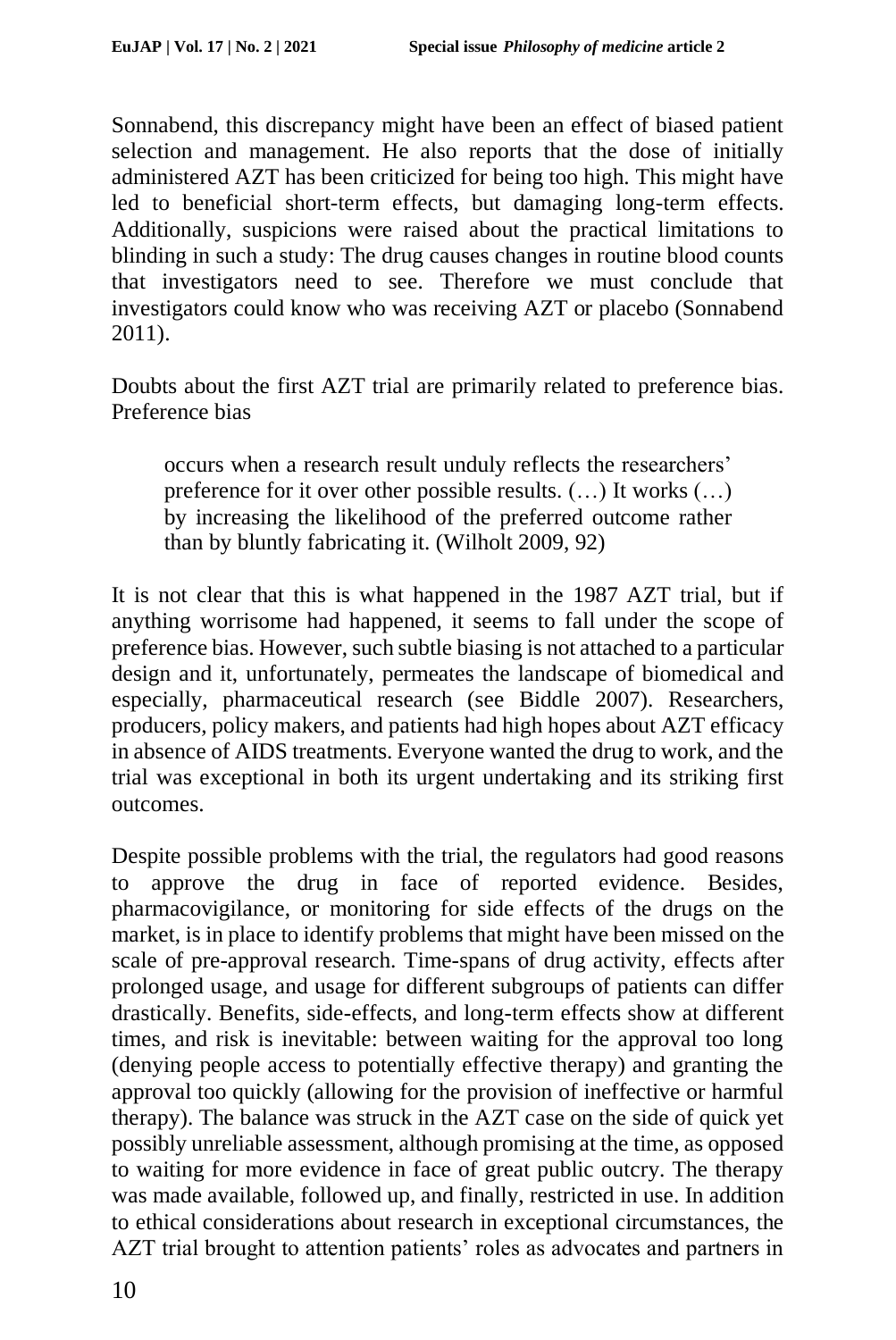healthcare decision-making. Today we find appeals to caution when it comes to such adaptations, but also tools and skills developed to plan and simulate a trial's course should adaptive interventions be made (Pallmann et al. 2018, 10-11). Special care needs to be taken to ascertain the best dosage, optimal sample size and representativeness, and comparators to the experimental treatment. Additional staff and resources need to be in place to reconcile the need to make interim analysis with the need to keep the results blinded. Local discrepancies between research centers should be minimized by transparent protocols and centralized oversight.

The second case has attracted philosophical attention both because of ethical challenges related to responses to emergencies and disasters (Calain 2016), but also because of a conjoined ethical-epistemic interest in innovative trial design (Upshur and Fuller 2016; Varghese 2021a, 2021b). In 2015 a phase III trial called 'Ebola ça Suffit!' ('Ebola, that's enough!') was conducted for testing recombinant vesicular stomatitis virus-Zaire Ebola vaccine (rVSV–ZEBOV) against Ebola virus disease. The design of the trial was not standard, due to time constraints, a limited amount of vaccine supplies, ethical concerns regarding the adoption of research methodology, and logistics and field operational challenges (Varghese 2021a, 2021b; Calain 2018). 'Ebola ça Suffit!' was a result of collective efforts to respond to the 2013-2016 West African Ebola epidemic that had caused the death of more than 11,000 people (Calain 2018). In August 2014, the Ebola epidemic was declared a public health emergency of international concern, and the World Health Organization (WHO) set up a panel of experts to consider ethical permissibility of testing potentially effective interventions for the disease in an accelerated manner. Within a few months, novel or repurposed therapeutic agents were tested for efficacy at various locations experiencing an outbreak.

The 'Ebola ça Suffit!' ring trial used cluster randomization instead of individually controlled randomization, and a delayed vaccination arm as the control group instead of a placebo control group, to mitigate the transmission of the disease in case of evidence of efficacy. Upon confirming a case of the Ebola virus, a ring (cluster) of all infected persons' contacts was established, as well as the contacts of their contacts (Henao-Restrepo et al. 2017). The clusters were assigned to either immediate vaccination or a delayed vaccination arm, allowing both groups to receive the vaccine, as opposed to treating the control group with a placebo. The randomization stopped after four months to allow the immediate provision of the vaccine to more adults, and to include younger age groups sooner (WHO 2015). The vaccine was approved for 'compassionate use' in outbreaks, meaning that it had been proven sufficiently safe and effective to be recommended, although it had not yet been formally approved by a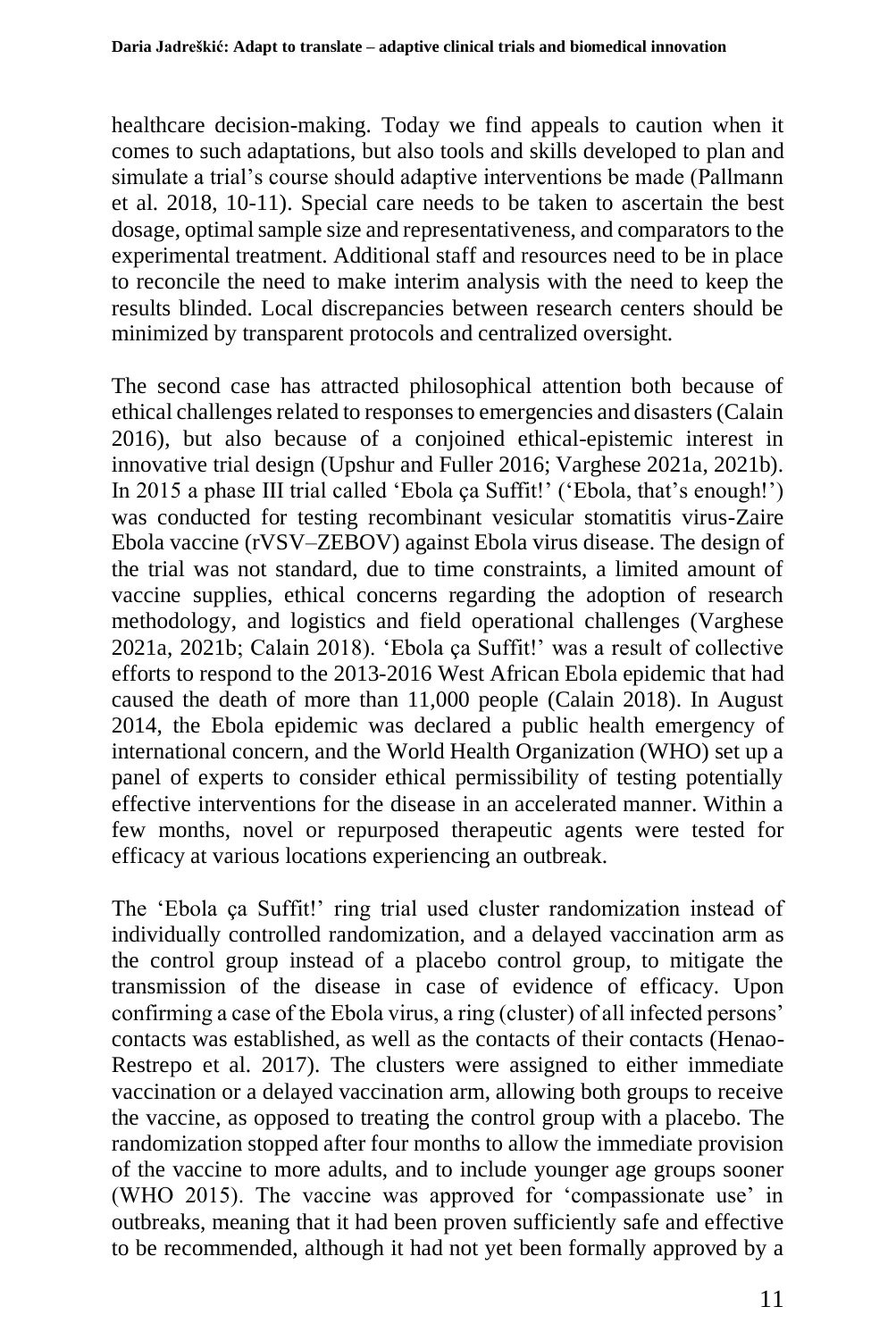full regulatory process. According to later correspondence in *The Lancet*, the efficacy estimate of the vaccine remained at 100% despite concerns about bias in the research design (Longini et al. 2018; Metzger and Vivas-Martínez 2018). The vaccine eventually contributed to the suppression of the 2013-2016 Ebola virus disease epidemic (Geisbert 2017; Calain 2018).

Upshur and Fuller (2016) draw on the lessons from Ebola trials to call for a philosophy of clinical trials, asserting that the "inherent trade-off between ethical requirements and scientific rigor" is not resolved "necessarily through insisting on validity over ethics, but rather in reaching consensus on what is at stake" (2016, 11). They characterize the successful implementation of the ring vaccination strategy as "evidence that alternative trial designs can work", although they are not based on classical randomization which conventionally grants validity and reliability to clinical research. In a similar vein, Varghese (2021a, 2021b) uses the distinction between epistemic and non-epistemic values to argue that nonepistemic values were rightfully prioritized over epistemic values in the case of 'Ebola ca Suffit!' The urgency of the intervention was prioritized over scientific understanding that a standard procedure would advance. In a situation in which it was necessary to stop the virus from spreading, cluster randomization was considered good enough and prioritized over individual randomization. It is important to note that randomization was not altogether avoided. Like in the AZT case, it was only adapted. In the AZT trial, control arms were dropped only when beneficial results after initial randomization were observed, while in 'Ebola ca Suffit!' randomization was applied to clusters as opposed to individuals. Additionally, control groups were excised only with a delay, when beneficial effects of the vaccine were observed. Adaptation thus did not replace randomization and controlling, it rather complemented them and made the trial feasible and apt given the circumstances.

## **3. Towards Operational Exceptionalism**

In a recent article, London and Kimmelman (2020) argue against what they call pandemic research exceptionalism, according to which situations of crisis justify lowering research standards. They identify three problematic assumptions which underpin research exceptionalism. The first is that any evidence, even if flawed, is preferable to more demanding studies whose benefits show later. In other words, that evidence generated by a faster method is preferred to evidence generated by a slower method. The second is that scientific rigor conflicts with care. The third problematic assumption is that researchers and sponsors are allowed to exercise discretion over the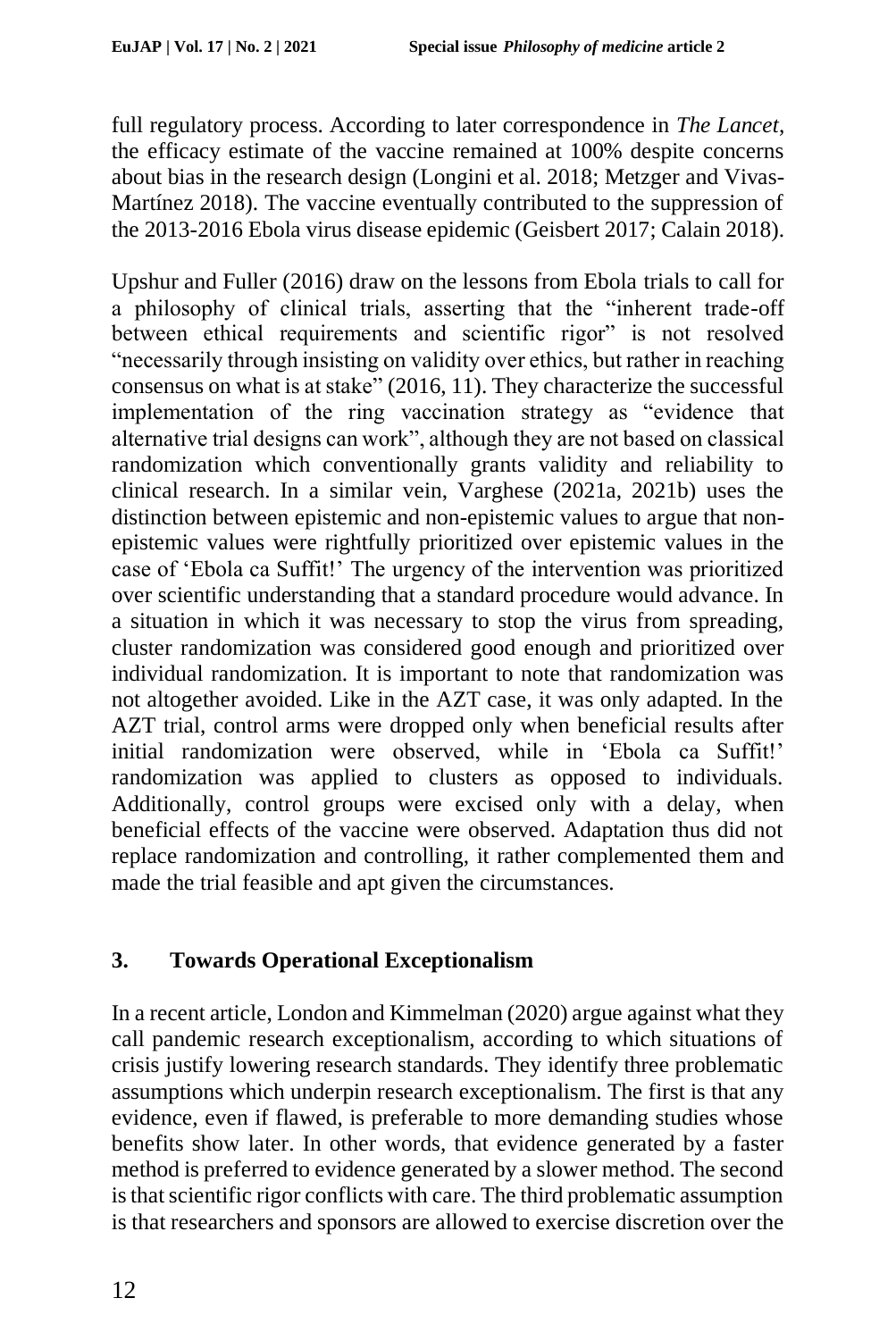organization and design of research in times of crisis. These assumptions, they contend, underlie alarming practices in pandemic research.

The proliferation of small studies that are not part of an orchestrated trajectory of development is a recipe for generating false leads that threaten to divert already scarce resources toward ineffective practices, slow the uptake of effective interventions because of an inability to reliably detect smaller but clinically meaningful benefits, and engender treatment preferences that make patients and clinicians reluctant to participate in randomized trials. (London and Kimmelman 2020, 476)

The small studies referred to in this passage are numerous clinical trials that have been flourishing after the outbreak of the coronavirus epidemic, often investigating similar hypotheses in absence of coordinated oversight, rushing to publish results based on spurious correlations, and lacking adequate power to detect clinical benefit. Importantly, they are not a part of an "orchestrated trajectory of development", in other words, of a coordinated translational enterprise. When London and Kimmelman complain about "patients and clinicians being reluctant to participate in randomized trials", it is the adaptive randomized trials they refer to, which, according to them, hold a key to upholding both the standards of research excellence and time sensitivity.

Sponsors, research consortia, and health agencies should prioritize research approaches that test multiple interventions, foster modularity, and permit timely adaptation. (…) Adaptive designs allow flagging interventions to be dropped quickly and promising alternatives to be added with fewer delays than would be incurred from the design and approval of new studies. (London and Kimmelman 2020, 477)

The argument is that adaptive trials should be undertaken under careful coordination in big research centers with the ability to conduct and analyze them, and not that any adaptation will satisfy. Quite the contrary adaptation is here understood as a powerful, but demanding and complex method that can only work when five conditions of informativeness and social value are met, and under strict guidance and oversight.

The conditions identified by London and Kimmelman are importance, rigorous design, analytical integrity, complete, prompt, and consistent reporting, and feasibility. The condition of importance requires that trials address evidence gaps, aiming to detect effects that are "realistic but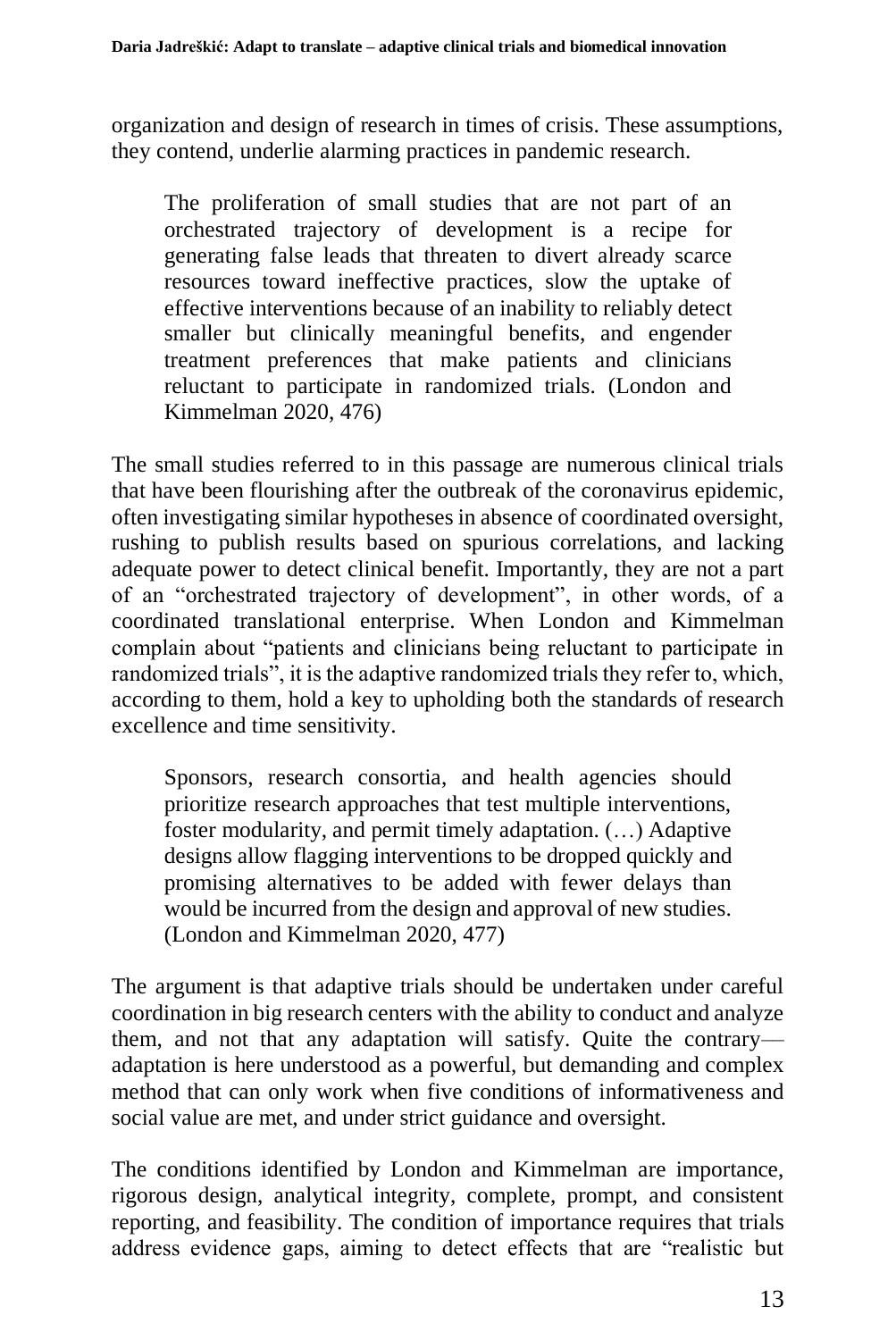clinically meaningful" (London and Kimmelman 2020, 476). An example of bad practice would be to concentrate resources on identical clinical hypotheses, creating competition for recruitment, and a neglect of other hypotheses, as was the case at the time of hydroxychloroquine hype when many trials were conducted in the US to test its efficacy for alleviating Covid-19 symptoms. Rigorous design is ascertained by randomization, blinding, controlling, and using meaningful endpoints. An example of bad practice would be "to forego a dummy comparator and use a nonvalidated surrogate endpoint" (London and Kimmelman 2020, 477). Analytical integrity means that designs should be "prespecified in protocols, prospectively registered, and analyzed in accordance with prespecification" (2020, 477). An example of bad practice would be preregistering a trial with a particular design while reporting the results that are generated by using a different design. Challenges connected to reporting primarily concern the preference for reporting only positive results, thereby withdrawing important information about negative results from clinicians and health systems. Another challenge is ascertaining quality control because expert reviewers are a scarce resource. The last condition, feasibility, is especially challenging in a crisis. London and Kimmelman argue that this nonetheless should not mean that it is justifiable to trade it off against the other four conditions. An increase in feasibility does not mean a decrease in addressing important evidence gaps, allowing less rigorous design, neglecting analytical integrity, or failing to transparently report. They give particular guidelines to clinicians:

Individual clinicians should avoid off-label use of unvalidated interventions that might interfere with trial recruitment and resist the urge to carry out uncontrolled, open-label studies. They should instead seek out opportunities to join larger, carefully orchestrated protocols to increase the prospect that high-quality studies will be completed quickly and generate the information needed to advance individual and public health. Academic medical centers can facilitate such coordination by surveying the landscape of ongoing studies and establishing mechanisms for "prioritization review" to triage studies. (London and Kimmelman 2020, 477)

Channeling resources to orchestrated endeavors is a result of decades-long efforts to transform biomedical research towards better coordination and private-public partnerships, against the backdrop of the big data era that brought along the need to store, manage, and adequately use vast amounts of information and material. This portrays a picture in which the key to upholding standards for implementing adaptive design trials is in the hands of big research organizations with enough infrastructure and resources to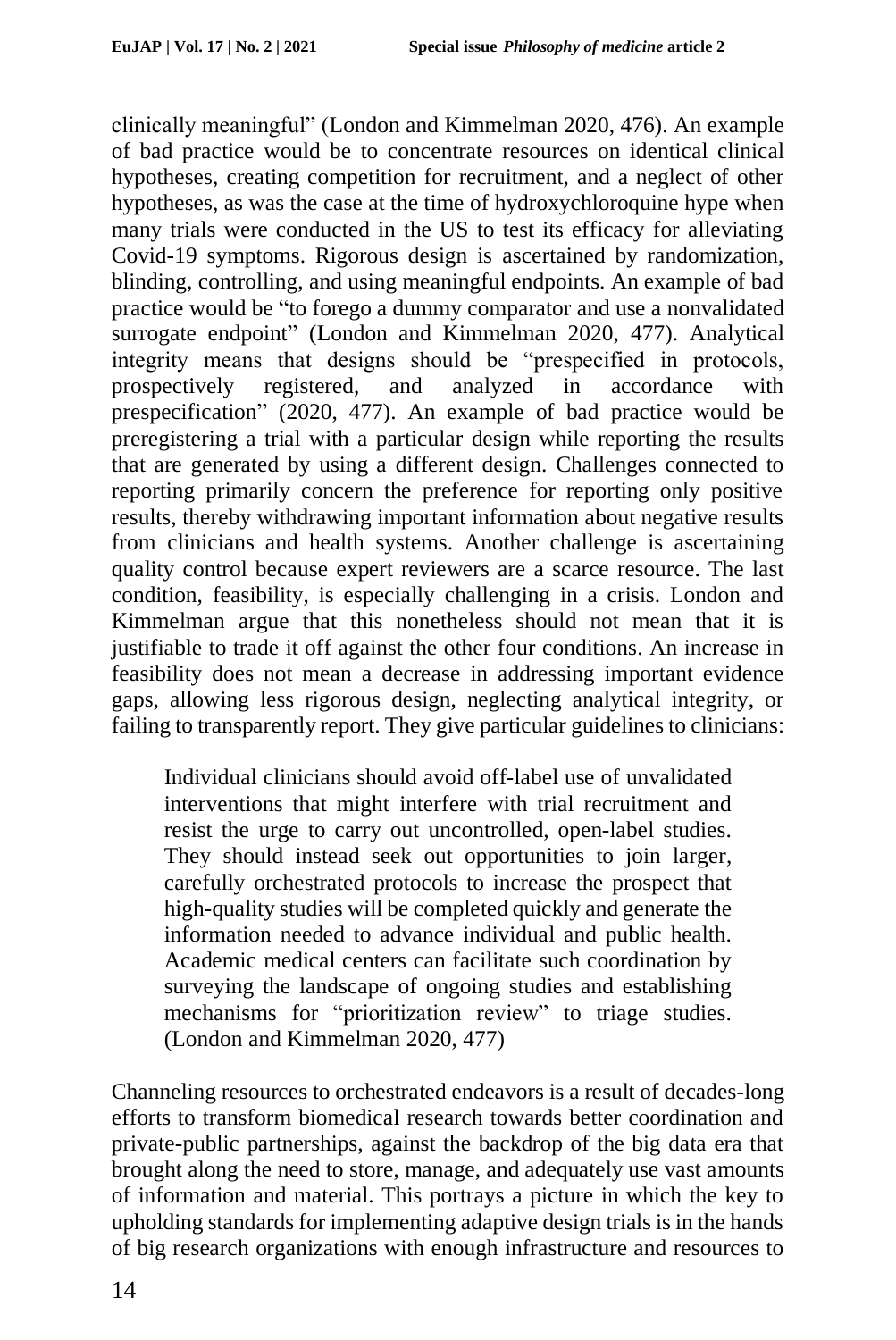embark on such a complex task. I call this *operational exceptionalism*, in which centralization and coordination are the prerequisites for simultaneously increasing both the speed of generating evidence and the quality of this evidence. The only way to counter pandemic research exceptionalism seems to be by endorsing operational exceptionalism, according to which adaptive trials are not useful when run autonomously in local settings, but only when they are a part of larger projects based in selected research institutions.

### **4. Adaptive Trials and Precision Medicine**

In this section, I focus on adaptive design as a clinical trial innovation that followed up on novel research methods and increased understanding of the intervention that is being assessed. In this cluster of cases, adaptive design trials are related to the rise of precision medicine.

Personalized or precision medicine<sup>2</sup> is an approach that tailors therapy to individual needs. It is often represented as 'P4' medicine: predictive, preventive, personalized, and participatory. The observations of highly variable drug responses have led to the development of a new scientific discipline from genetics, biochemistry, and pharmacology, namely pharmacogenetics, while advances in molecular medicine have led to a pharmacogenomics which seeks to understand the molecular mechanisms of drug response (Vogenberg, Barash, and Pursel 2010). In this new approach, patients' gene variations guide the selection and dosage of drugs. Several adaptive measures have been introduced to evaluate precision medicine treatments and to match the well-responding subgroups of patients with promising therapies, improve access, and evaluate efficacy earlier and more efficiently.

An example of an adaptive trial for a precision medicine intervention is the BATTLE-2 study––The Biomarker-integrated Approaches of Targeted Therapy for Lung Cancer Elimination 2 (Garralda et al. 2019). Results generated in the 'adaptive phase' inform the randomization to different drugs or combinations based on mutation profiles.

<sup>2</sup> Terms 'personalized' and 'precision' medicine are often used interchangeably, although personalized medicine is the older term, while precision medicine is currently the preferred one, at least according to the US National Research Council (NRC). NRC adopts the following definition of both terms: "the tailoring of medical treatment to the individual characteristics of each patient (…) to classify to a specific treatment" (NRC 2011, 12). 'Precision medicine' is preferred to avoid the interpretation that 'personalized' means that each patient will be treated differently.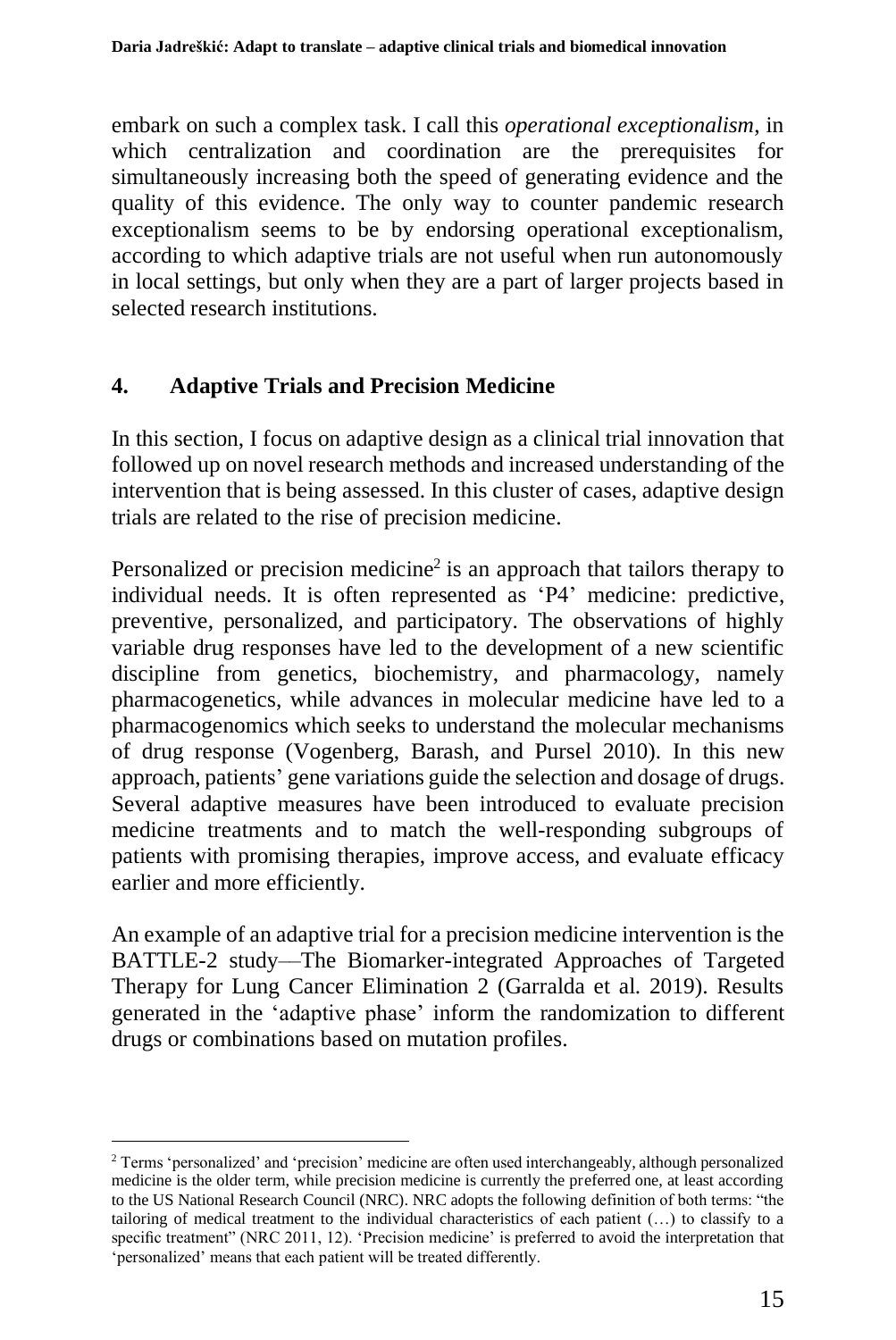Instead of using a fixed model––built on the training data only– adaptive strategies use the information on patients enrolled earlier in the testing set to continuously update the model and refine accrual throughout the entire study. (Garralda et al. 2019, 551)

Accrual design is a type of adaptive design––after the initial 'learning phase', in the 'adaptive phase' the ratio of patients randomly assigned to the experimental arm as opposed to the control arm changes to increase the proportion of patients in the arm that is performing better, which also increases the statistical power to detect clinical benefit (Garralda et al. 2019, 551). Adaptive enrichment is a term that refers to the modification of the patient eligibility criteria: if analysis shows that one subgroup has a more favorable response, the trial can be 'enriched' by modifying it to either exclusively or predominantly enroll patients from this subgroup (Thorlund et al. 2018). The seamless adaptive trial design allows for proceeding from phase II to phase III trial in a non-standard way. The results from the phase II trial are used to determine the initial patient allocation ratio, the planned total sample size (which can be rather smaller than the usual phase III samples that normally include from 300 to several thousand patients), and a potentially enriched set of patients, those that are thought to benefit the most from the intervention (Thorlund et al. 2018).

A significant part of the literature on adaptive trials, including guidelines for their implementation and reporting, comes from precision medicine research groups. They are raising problems related to their usage, but also providing means of addressing and overcoming them (for example, Garralda et al. 2019; Pallmann et al. 2018). Each trial is adapted in a particular way, so informed consent and the effective communication of risks and benefits to the patients can be a problem (Garralda et al. 2019, 552). Funders are suspicious about the validity of adaptive trials or lack experience in evaluating them, so may decide against approving them (Garralda et al. 2019; Pallmann et al. 2018). Regulators alike may be unfamiliar with adaptive design (Pallmann et al. 2018, 4). Operational challenges such as managing preplanned adaptations together with blinding may require additional staff and experience, as data may leak more easily and reach the sponsors, compromising the integrity of the trial (Pallmann et al. 2018, 5).

Overall, the efficacy of adaptive trials can be uncertain due to many factors, which are often local, contingent, and practical. Advocates of the usage of adaptive trials argue that these problems can be countered by transparent planning, careful execution, and the rigorous interpretation of the results. Additional skills in planning, conducting, and analyzing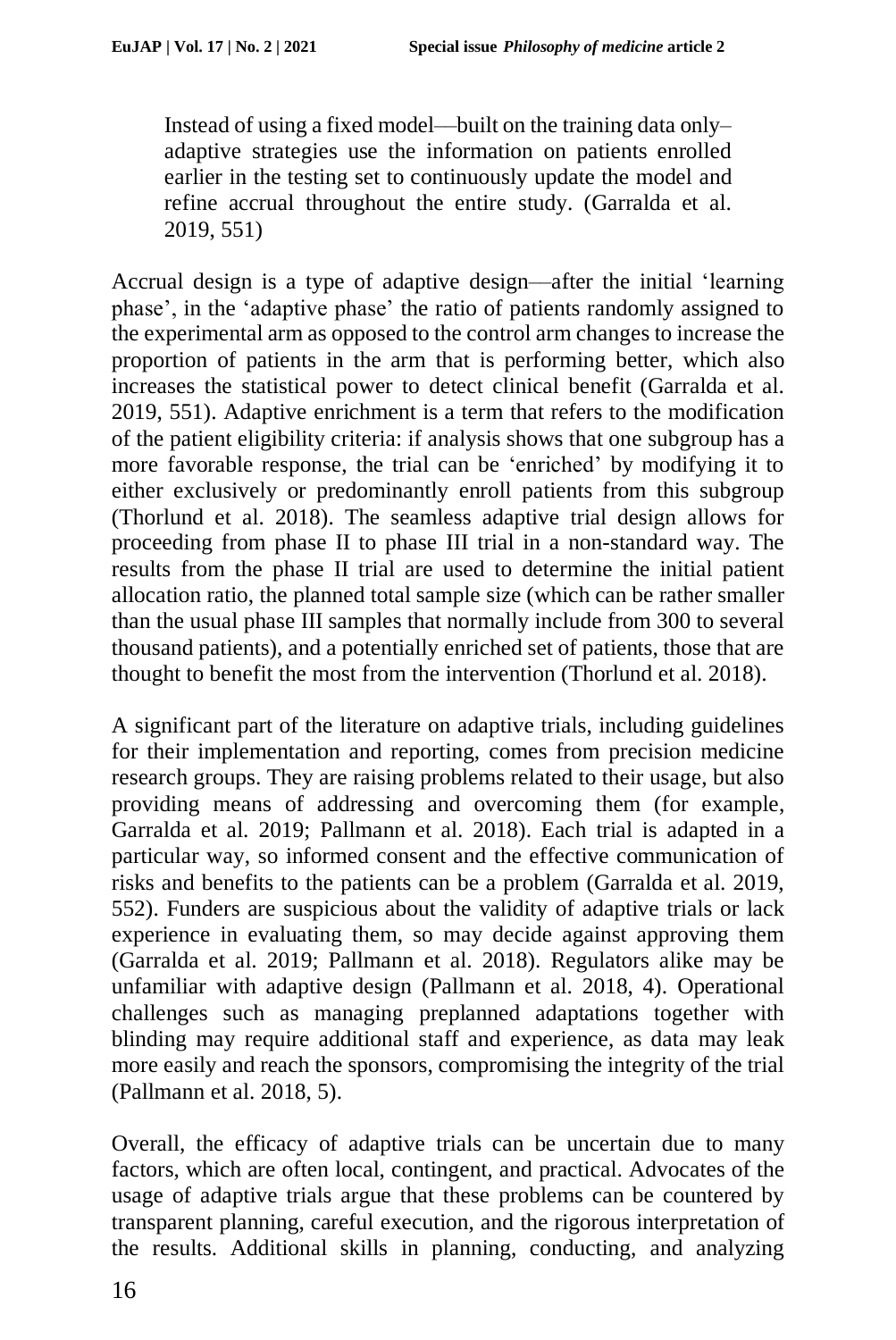adaptive design trials would need to be at hand, including statistical, mathematical, and modeling expertise. Since many clinicians are not trained in their usage, while the regulators are uncertain about their potential to avoid problems that the standard randomization and biasreducing measures are in place for, their wider usage is both called for and cautioned against, sometimes by the very same authors (like Pallmann et al. 2018 from the clinical medicine side) and regulatory documents (FDA 2019). On the cautious side, it is emphasized that randomization and blinding remain the most reliable indicators of objectivity in clinical research and should not be bypassed in favor of shorter trials. A particularly problematic practice is reliance on non-randomized and nonblinded studies, and avoidance of control groups. On the affirmative side, novel designs such as multi-arm and seamless design trials are characterized as being a well-understood, ethical and efficient way of doing clinical research.

### **5. Adaptive Trials and the Productivity Crisis**

From another vantage point, the pharmaceutical industry is voicing hopes about the usage of adaptive trials as a means to end the productivity crisis (Mahlich, Bartol, and Dheban 2021). In this section, I place the emergence of adaptive trials in a wider context of biomedical movements initiated to improve the productivity and cost-benefit of biomedical research.

Existing resources for the implementation of adaptive trials are a product of diverse measures in place to reform the pace and path by which biomedical innovations reach the market and patients. There is a consensus that pharmaceutical productivity has been going through a crisis for at least three decades (Munos 2009; Pammolli, Magazzini, and Riccaboni 2011; Taylor 2016). Advances in basic science resulting from stem cell research and the Human Genome Project (completed in 2003) have not resulted in clinical applications as quickly as was initially expected (Solomon 2015, 161-163). The so-called 'pipeline problem' refers to the slowdown, instead of the expected acceleration, in innovative medical therapies reaching patients (FDA 2004), and what has thus been sought is the 'uncorking of the bottleneck' of pharmaceutical innovation. Furthermore, it has been estimated that it takes 17 years on average for research results to find implementation in clinical practice, which has been considered too slow (Morris et al. 2011). These problems have motivated different initiatives to transform the way biomedical research is conducted. Consequently, in the 2000s the idea of 'translational research' became a "buzzword" (Fishburn 2013, 487), a "mantra" (Maienschein et al. 2008, 43), "in vogue"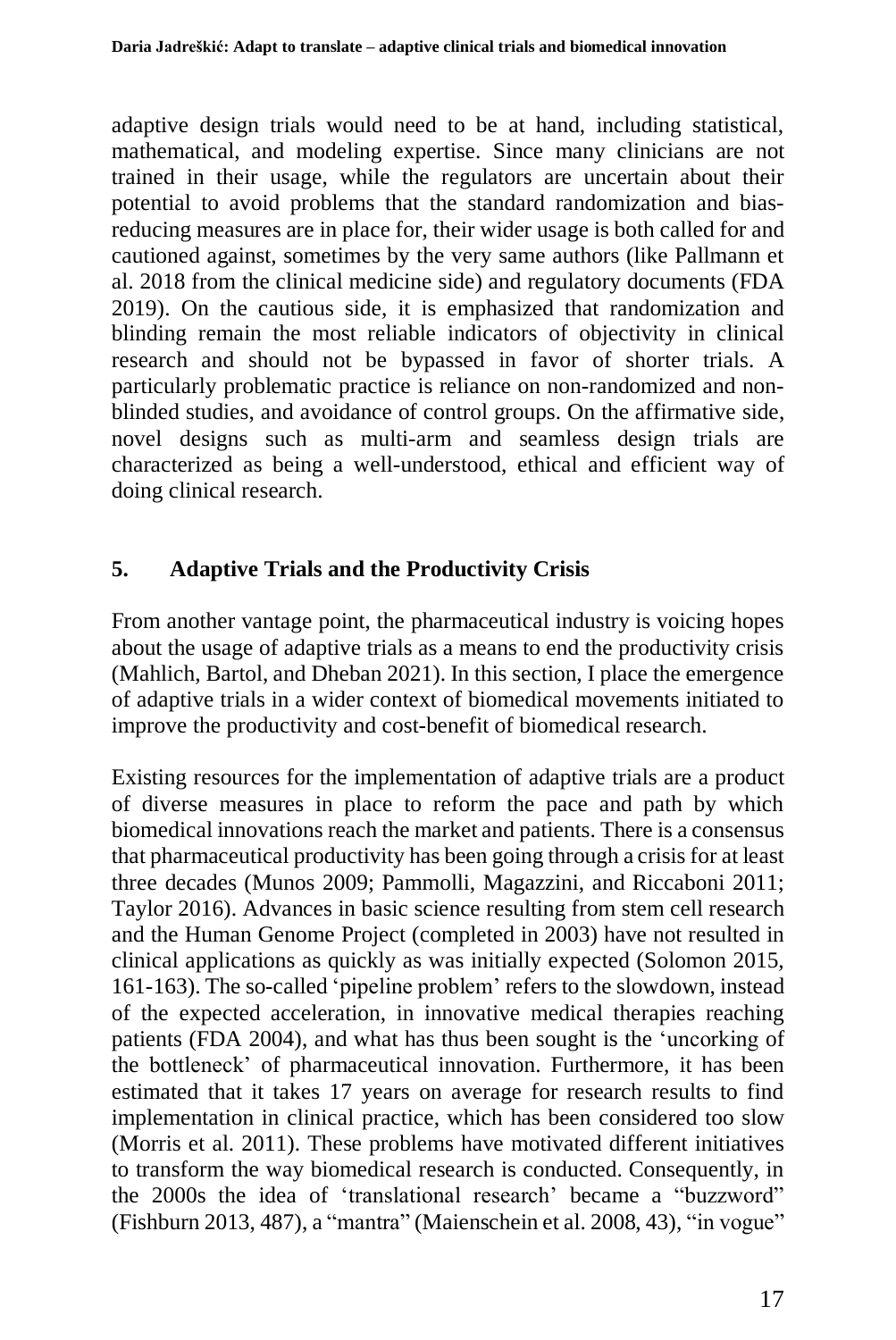(Fang and Casadevall 2010, 563), and even "an imperative" (Harrington and Hauskeller 2014).

The translational approach is based on the prospect of directly matching ideas for new therapies with the needs of patients observed in the clinic. It can be described as a cluster of accelerated transitions in the development of a medical product at the intersection of basic and clinical research, and more broadly, the intersection of prevention, guidelines, and health policy. These transitions are mostly accelerated by external, non-scientific measures: better communication between researchers from different disciplines, better communication between different stakeholders such as patients, researchers, regulators, and producers of therapies, interdisciplinary training, collection of databanks, and building of new research centers that would facilitate the interaction between basic and clinical research. Most of the philosophical work on translational medicine shares the view that it is hard to "find substance amidst the rhetoric" and that the movement "appears to offer no more than a metaphor" (Fuller 2016).

Robinson (2019) pointedly argues that attempts to find epistemic novelty in the new medical movements fail because their objectives are better assessed by a social epistemology approach attentive to market forces and financialized models of science and innovation.

TrM (translational medicine) cannot be analyzed merely in terms of its epistemic novelty. After all, it has relocated research practices from the R&D departments of biopharmaceutical partners to university laboratories. (…) It is––in its current functionality––a structural configuration for the externalization of the costs and risks of early-stage biopharmaceutical research and development onto universities. (Robinson 2019, 4404)

Translational initiatives are thus comprised of "questions, methods, areas of concern, and projects" which are "a product of a specific set of financial, commercial and industry-driven shifts" (Robinson 2019, 4404).

Justification in terms of patient empowerment and acceleration of discovery and research is shared in both translational and precision initiatives. Both movements value speed in discovery, research, and development, which is not only a success of science but of a larger cooperative work and exchange of many stakeholders, institutions, and disciplinary cultures. Finally, it was the biobanks collected as part of translational initiatives in the early 2000s that have made it possible to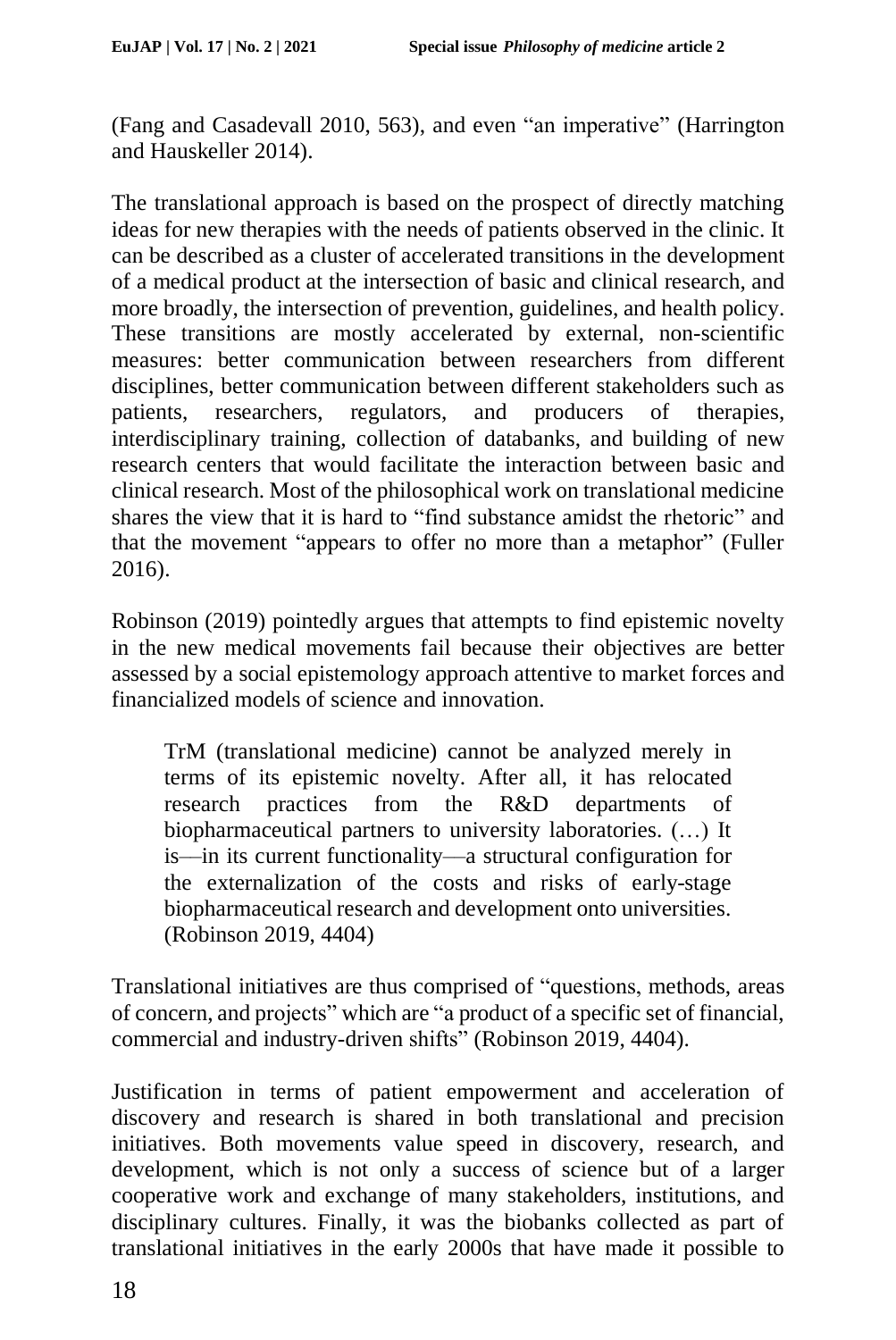personalize medicine in the 2010s.<sup>3</sup> Contemporary translations are very likely to occur on the terrain of precision medicine and they occur there faster due to changes in drug discovery methods and clinical assessment routes.<sup>4</sup> In drug discovery, methods such as high-throughput screening can identify molecular targets among a vast number of potential matches (Adam 2011), and in clinical assessment, the adaptive design facilitates matching subgroups of patients with promising therapies based on genetic profiling.

Against this backdrop, the emergence and development of adaptive designs can be traced to translational and precision medicine centers. Increased awareness of the need for trained statisticians, mathematicians, and bigdata experts in clinical research teams, and opening up to interdisciplinarity in a variety of contexts where singular expertise is not sufficient, have contributed to the fact that adaptive trials are nowadays planned, conducted, analyzed, and regulated with more understanding and expertise. However, this fact alone does not grant justification for their usage in every instance of clinical research. Clear rationale, transparent protocols, and importantly, operational conditions, need to be in place. It seems that especially operational conditions cannot be satisfied on smaller scales of individual clinics and local research centers, but rather "orchestrated" by big consortia with sufficient resources and in close cooperation with policy makers and industrial partners. The complexities that this operational exceptionalism brings in a value-laden and interestdriven environment of biomedical research are beyond the scope of this paper but call for attention and discussion by philosophers and social scientists alike.

### **6. Conclusion**

The success of Covid-19 adaptive trials is not a consequence of research exceptionalism or lucky guesses, but of prior experience in healthcare crisis-management and structured efforts to reform biomedical research and innovation. That said, it is important to qualify the context in which adaptive trials are conducted and implemented. It is a private-public partnership of many stakeholders, highly burdened with both social commitments and commercial interests. Importantly, the apparent flexibility of adaptive trials is not as flexible as it may seem at first sight.

<sup>&</sup>lt;sup>3</sup> Initiatives such as the NIH Roadmap in the US (NIH 2014) and the reforms outlined in the Cooksey Report (2006) in the UK.

<sup>4</sup> In 2017 the number of FDA approvals hit a two-decade high with 46 novel medicines, followed by 59 approvals in 2018 (Mullard 2019). More precision medicines and tests were approved in 2017 than any year before (Bilkey et al. 2019), many of them based on biomarkers reliant on genetic testing.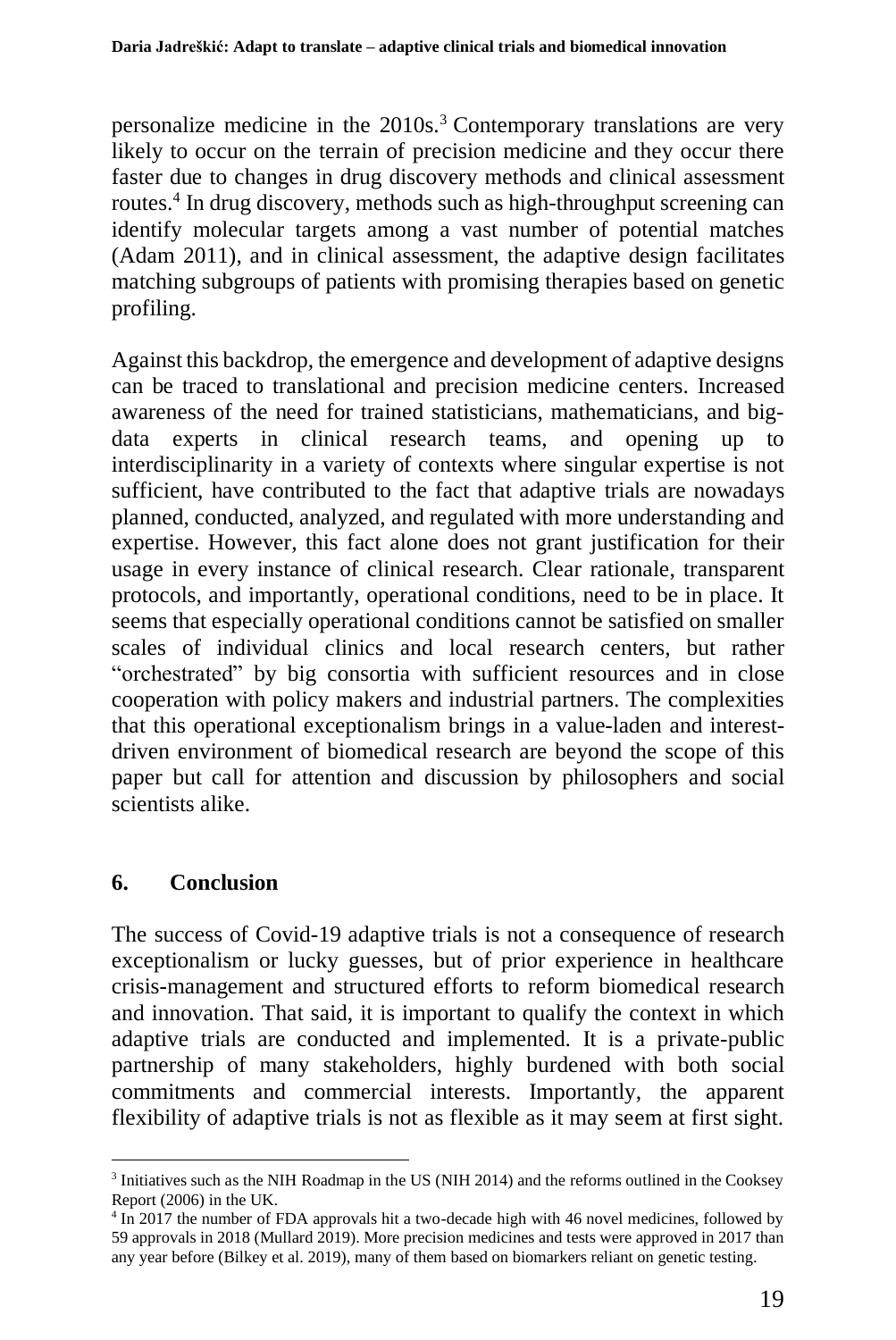They require both planning and rigor to be successful, just as much as fixed trials. The usual standards of rigor remain unchallenged in the new context, coming down to blinding, randomization, and controls. A new and most valuable element of their success is their speed. However, it is a qualified speed that, rather than trading off against reliability, requires reliability to achieve epistemic benefit. Daniel Steel (2010, 26-28) would call it an extrinsically epistemic value, i.e. a value that is not truth conducive *per se* but in combination with an intrinsically epistemic value like accuracy. Adaptive designs ground their reliability in "orchestration" and integration of different evidence and expertise. In the case of clinical trials, the benefits are both ethical––earlier access to therapies, and epistemological––earlier results that inform policies and further research. Still, adaptive design trials require additional resources and coordination, which is the most pressing practical obstacle to their wider, local implementation. They have been increasingly developed as a part of the precision medicine approach, and have recently been used to assess Covid-19 therapies. It is important to keep in mind though, that this does not grant them the status of the new standard. It means at best that the standard welcomes necessary upgrades and contextual adjustments.

#### **Acknowledgments**

I would like to thank two anonymous reviewers for their extremely helpful comments and suggestions, and Lucie White for her detailed feedback on the revised version of the paper.

#### **REFERENCES**

- Berry, Donald A. 2011. "Adaptive Clinical Trials: The Promise and the Caution." *Journal of Clinical Oncology* 29 (6): 606–9. https://doi.org/10.1200/JCO.2010.32.2685.
- Biddle, Justin. 2007. "Lessons from the Vioxx Debacle: What the Privatization of Science Can Teach Us about Social Epistemology." *Social Epistemology* 21 (1): 21–39. https://doi.org/10.1080/02691720601125472.
- Bilkey, Gemma A., Belinda L. Burns, Emily P. Coles, Trinity Mahede, Gareth Baynam, and Kristen J. Nowak. 2019. "Optimizing Precision Medicine for Public Health." *Frontiers in Public Health* 7: 42. https://doi.org/10.3389/fpubh.2019.00042.
- Branch-Elliman, Westyn, A Rani Elwy, and Paul Monach. 2020. "Bringing New Meaning to the Term 'Adaptive Trial': Challenges of Conducting Clinical Research during the Coronavirus Disease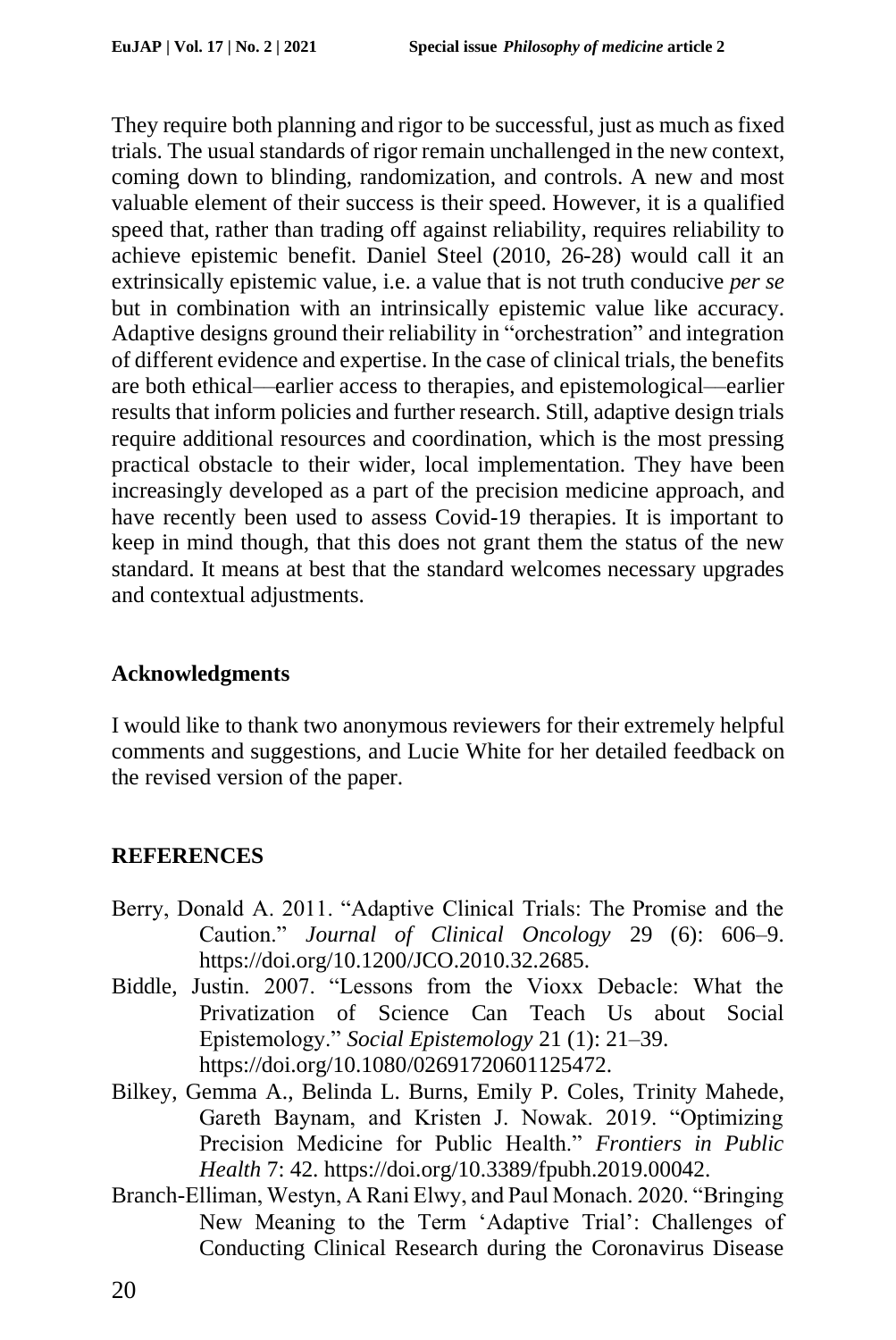2019 Pandemic and Implications for Implementation Science." *Open Forum Infectious Diseases* 7 (11). https://doi.org/10.1093/ofid/ofaa490.

- Calain, Philippe. 2018. "The Ebola Clinical Trials: A Precedent for Research Ethics in Disasters." *Journal of Medical Ethics* 44 (1): 3–8. https://doi.org/10.1136/medethics-2016-103474.
- Cooksey, Sir David. 2006. *A review of UK health research funding.* London: Crown, HM Treasury. Accessed November 12, 2021. https://assets.publishing.service.gov.uk/government/uploads/sys tem/uploads/attachment\_data/file/228984/0118404881.pdf
- Crewe, Tom. 2018. 'Here was a plague. Review of the books *How to Survive a Plague: The Story of How Activists and Scientists Tamed Aids*, *Patient Zero and the Making of the Aids Epidemic*, *Modern Nature: The Journals of Derek Jarman, 1989–90*, *Smiling in Slow Motion: The Journals of Derek Jarman, 1991– 94* and *The Ward*'. *London Review of Books* 40 (18): 7–16. Accessed September 3, 2021. https://www.lrb.co.uk/thepaper/v40/n18/tom-crewe/here-was-a-plague
- Epstein, Steven. 1996. *Impure Science: AIDS, Activism, and the Politics of Knowledge*. Reprint. Medicine and Society 7. Berkeley, Calif.: University of California Press.
- European Medicines Agency (EMA). 2017. *Adaptive pathways.* Accessed November 12, 2021. https://www.ema.europa.eu/en/humanregulatory/research-development/adaptive-pathways
- Fang, Ferric C., and Arturo Casadevall. 2010. "Lost in Translation—Basic Science in the Era of Translational Research." *Infection and Immunity* 78 (2): 563–66. https://doi.org/10.1128/IAI.01318-09.
- Fishburn, C. Simone. 2013. "Translational Research: The Changing Landscape of Drug Discovery." *Drug Discovery Today* 18 (9– 10): 487–94. https://doi.org/10.1016/j.drudis.2012.12.002.
- Food and Drug Agency (FDA). 2004. *Innovation/Stagnation: Challenge and Opportunity on the Critical Path to New Medical Products*. Accessed September 3, 2021. https://www.who.int/intellectualproperty/documents/en/FDApr

oposals.pdf

Food and Drug Agency (FDA). 2019. *Adaptive Design Clinical Trials for Drugs and Biologics. Guidance for Industry.* Accessed November 12, 2021. https://www.fda.gov/regulatory-information/search-fda-

guidance-documents/adaptive-design-clinical-trials-drugs-andbiologics-guidance-industry

Fuller, Jonathan. 2016. "The Reading Room: 'Making Medical Knowledge'". *British Medical Journal* blogs. Accessed November 12, 2021.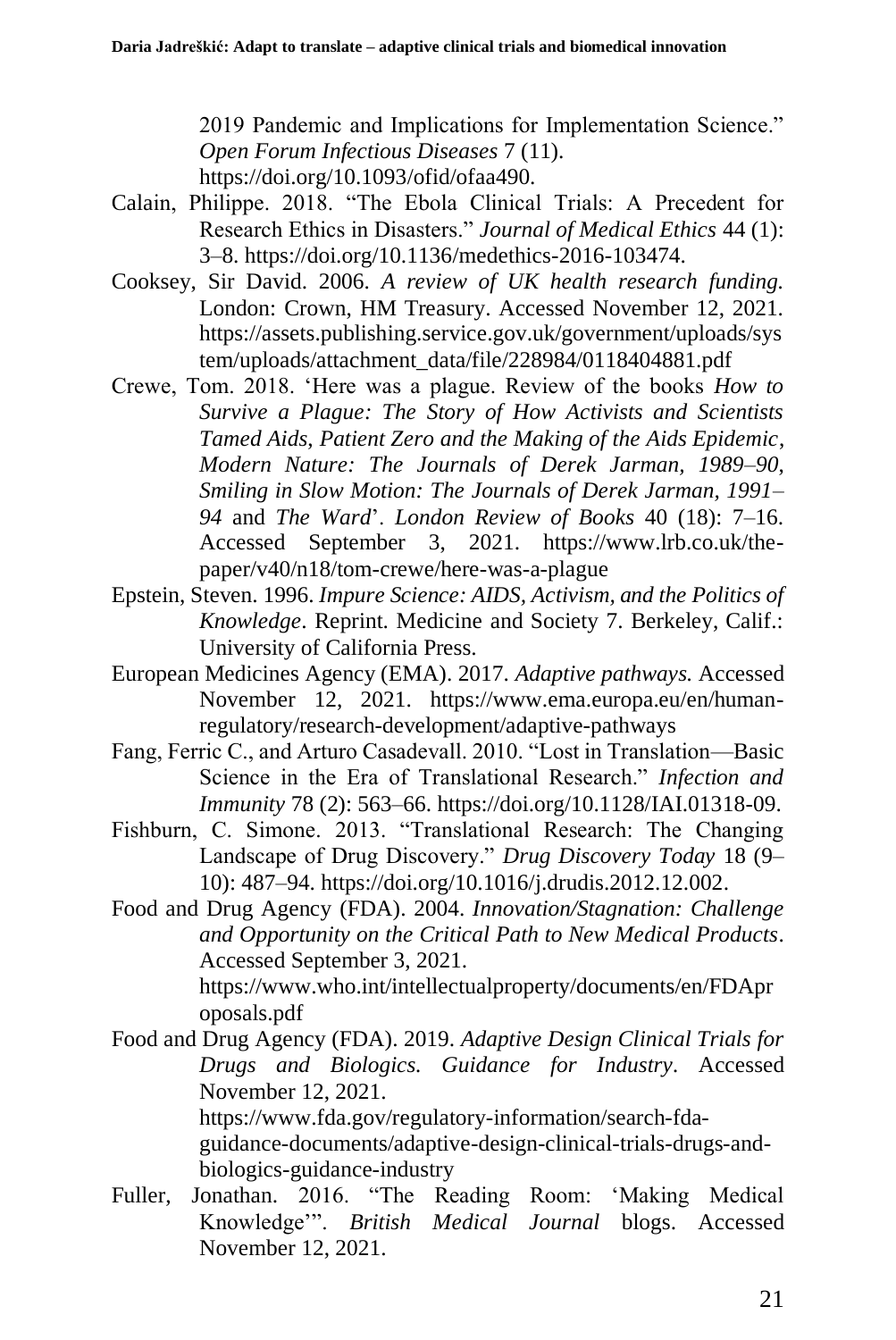https://blogs.bmj.com/medical-humanities/2016/04/25/thereading-room-making-medical-knowledge/

- Garralda, Elena, Rodrigo Dienstmann, Alejandro Piris-Giménez, Irene Braña, Jordi Rodon, and Josep Tabernero. 2019. "New Clinical Trial Designs in the Era of Precision Medicine." *Molecular Oncology* 13 (3): 549–57. https://doi.org/10.1002/1878- 0261.12465.
- Geisbert, Thomas W. 2017. "First Ebola Virus Vaccine to Protect Human Beings?" *The Lancet* 389 (10068): 479–80. https://doi.org/10.1016/S0140-6736(16)32618-6.
- Harrington, Jean, and Christine Hauskeller. 2014. "Translational Research: An Imperative Shaping the Spaces in Biomedicine." *Tecnoscienza: Italian Journal of Science & Technology Studies* 5 (1): 191–202.
- Henao-Restrepo, Ana Maria, Anton Camacho, Ira M. Longini, Conall H. Watson, W. John Edmunds, Matthias Egger, Miles W. Carroll, et al. 2017. "Efficacy and Effectiveness of an RVSV-Vectored Vaccine in Preventing Ebola Virus Disease: Final Results from the Guinea Ring Vaccination, Open-Label, Cluster-Randomised Trial (Ebola Ça Suffit!)." *The Lancet* 389 (10068): 505–18. https://doi.org/10.1016/S0140-6736(16)32621-6.
- London, Alex John, and Jonathan Kimmelman. 2020. "Against Pandemic Research Exceptionalism." *Science* 368 (6490): 476–77. https://doi.org/10.1126/science.abc1731.
- Longini, Ira M., John-Arne Røttingen, Marie Paule Kieny, W. John Edmunds, and Ana Maria Henao-Restrepo. 2018. "Questionable Efficacy of the RVSV-ZEBOV Ebola Vaccine – Authors' Reply." *The Lancet* 391 (10125): 1021–22. https://doi.org/10.1016/S0140-6736(18)30559-2.
- Mahlich, Jörg, Arne Bartol, and Srirangan Dheban. 2021. "Can Adaptive Clinical Trials Help to Solve the Productivity Crisis of the Pharmaceutical Industry? - A Scenario Analysis." *Health Economics Review* 11 (1): 4. https://doi.org/10.1186/s13561- 021-00302-6.
- Maienschein, Jane, Mary Sunderland, Rachel A. Ankeny, and Jason Scott Robert. 2008. "The Ethos and Ethics of Translational Research." *The American Journal of Bioethics* 8 (3): 43–51. https://doi.org/10.1080/15265160802109314.
- Matthias, Adam. 2011. "Multi-Level Complexities in Technological Development: Competing Strategies for Drug Discovery." In *Science in the Context of Application*, edited by Martin Carrier and Alfred Nordmann, 274:67–83. Boston Studies in the Philosophy of Science. Dordrecht: Springer Netherlands. https://doi.org/10.1007/978-90-481-9051-5.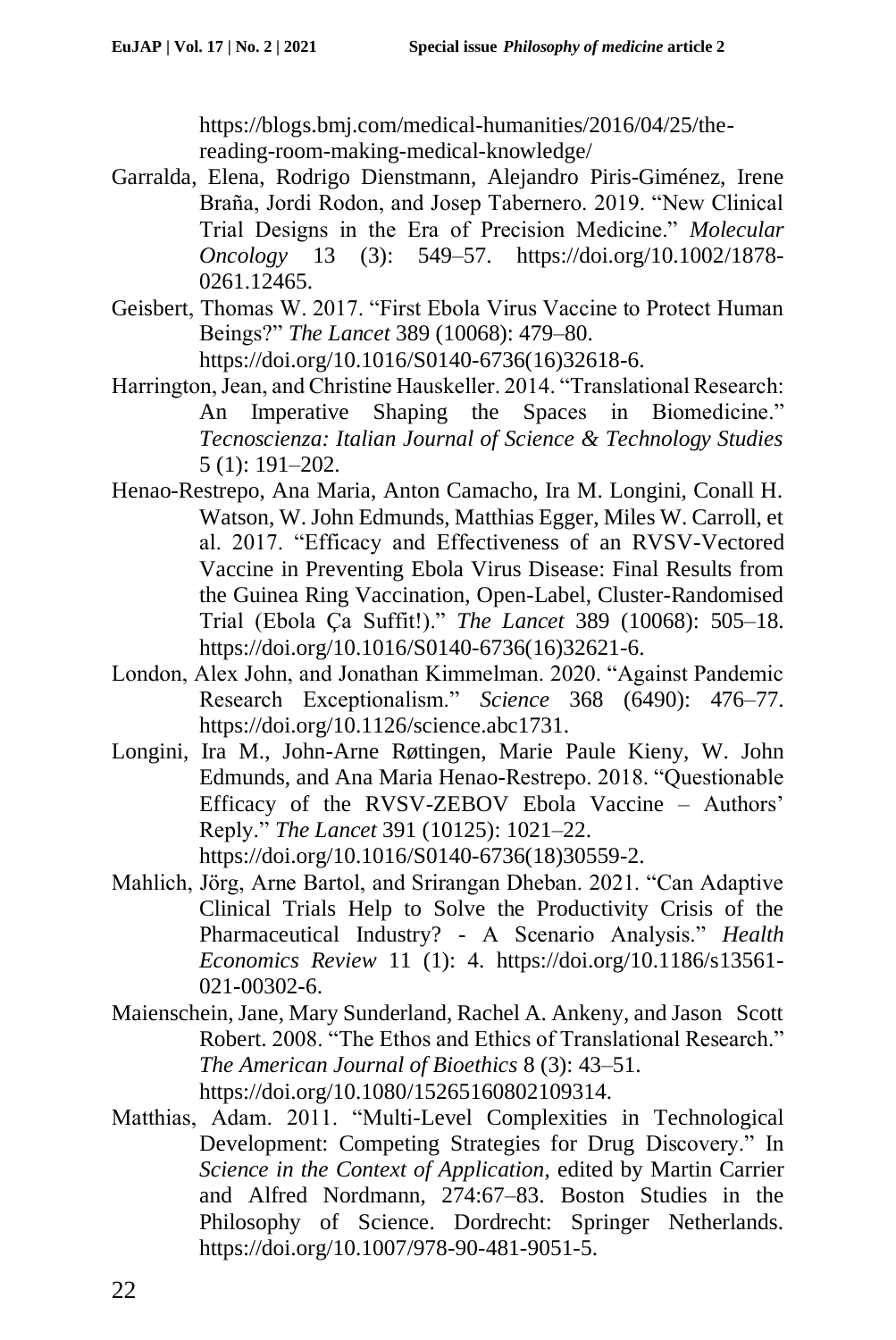- Metzger, Wolfram G., and Sarai Vivas-Martínez. 2018. "Questionable Efficacy of the RVSV-ZEBOV Ebola Vaccine." *The Lancet* 391 (10125): 1021. https://doi.org/10.1016/S0140-6736(18)30560-9.
- Morris, Zoë Slote, Steven Wooding, and Jonathan Grant. 2011. "The Answer Is 17 Years, What Is the Question: Understanding Time Lags in Translational Research." *Journal of the Royal Society of Medicine* 104 (12): 510–20. https://doi.org/10.1258/jrsm.2011.110180.
- Mullard, Asher. 2019. "2018 FDA Drug Approvals." *Nature Reviews Drug Discovery* 18 (2): 85–89. https://doi.org/10.1038/d41573-019- 00014-x.
- Munos, Bernard. 2009. "Lessons from 60 Years of Pharmaceutical Innovation." *Nature Reviews Drug Discovery* 8 (12): 959–68. https://doi.org/10.1038/nrd2961.
- National Institute of Health (NIH). 2014. *A Decade of Discovery: The NIH Roadmap and Common Fund (2004-2014).* Accessed November 12, 2021. https://commonfund.nih.gov/sites/default/files/ADecadeofDisco veryNIHRoadmapCF.pdf
- National Research Council (U.S.). 2011. *Toward Precision Medicine: Building a Knowledge Network for Biomedical Research and a New Taxonomy of Disease*. Washington, D.C: National Academies Press.
- Pallmann, Philip, Alun W. Bedding, Babak Choodari-Oskooei, Munyaradzi Dimairo, Laura Flight, Lisa V. Hampson, Jane Holmes, et al. 2018. "Adaptive Designs in Clinical Trials: Why Use Them, and How to Run and Report Them." *BMC Medicine* 16 (1): 29. https://doi.org/10.1186/s12916-018-1017-7.
- Pammolli, Fabio, Laura Magazzini, and Massimo Riccaboni. 2011. "The Productivity Crisis in Pharmaceutical R&D." *Nature Reviews Drug Discovery* 10 (6): 428–38. https://doi.org/10.1038/nrd3405.
- Riley, William T. 2016. "Chapter 18 a New Era of Clinical Research Methods in a Data-Rich Environment." In *Oncology Informatics*, edited by Bradford W. Hesse, David K. Ahern, and Ellen Beckjord, 343–55. Boston: Academic Press. https://doi.org/10.1016/B978-0-12-802115-6.00018-5.
- Robinson, Mark D. 2019. "Financializing Epistemic Norms in Contemporary Biomedical Innovation." *Synthese* 196 (11): 4391–4407. https://doi.org/10.1007/s11229-018-1704-0.
- Solomon, Miriam. 2015. *Making Medical Knowledge*. Oxford: Oxford University Press. https://doi.org/10.1093/acprof:oso/9780198732617.001.0001.